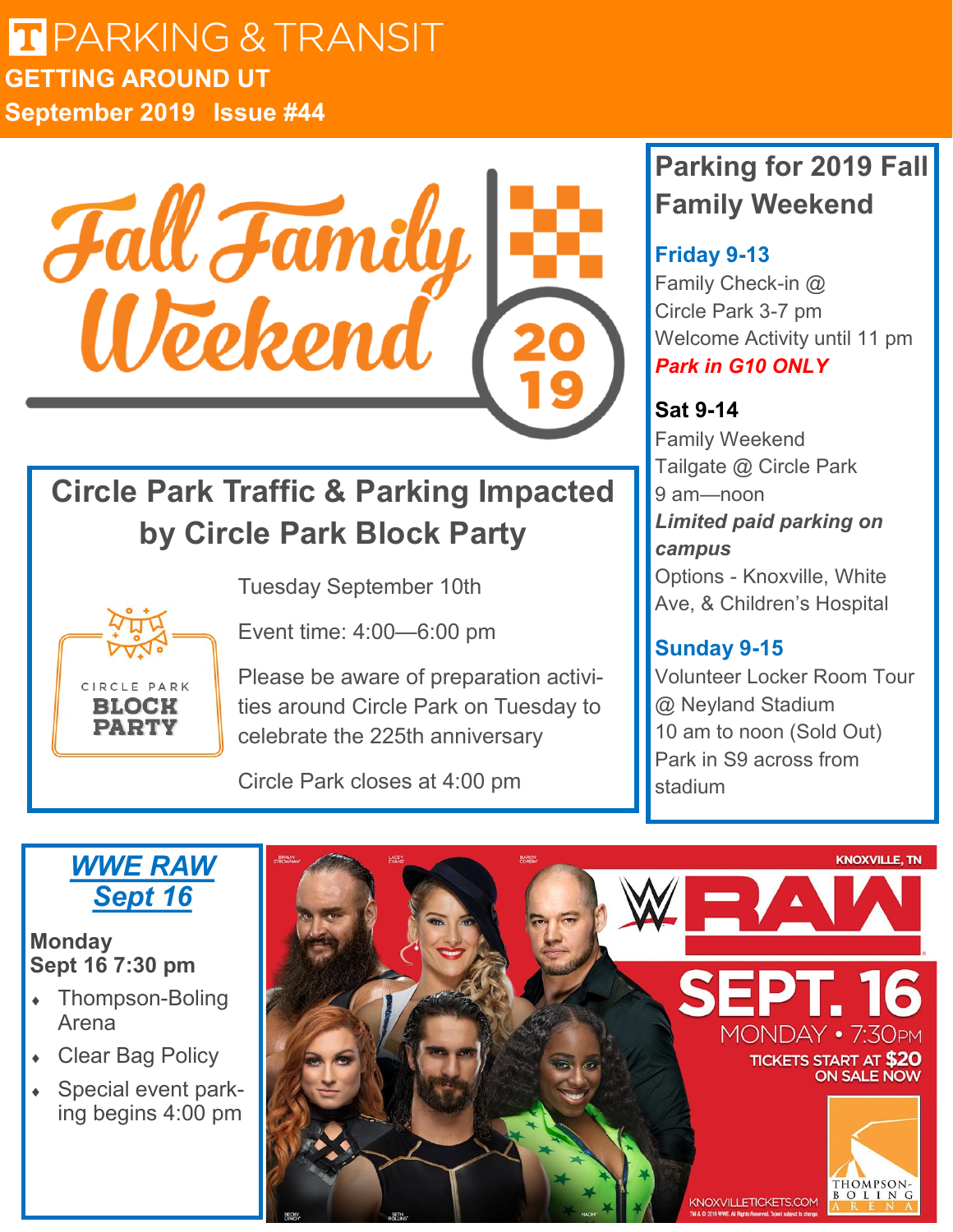## $F = \sqrt{N}$ **LI** PARKIN **Issue 44 GETTING AROUND UT September 2019 Issue #44**

# **Calendar of Events which may impact mobility**



4 MILER • 2019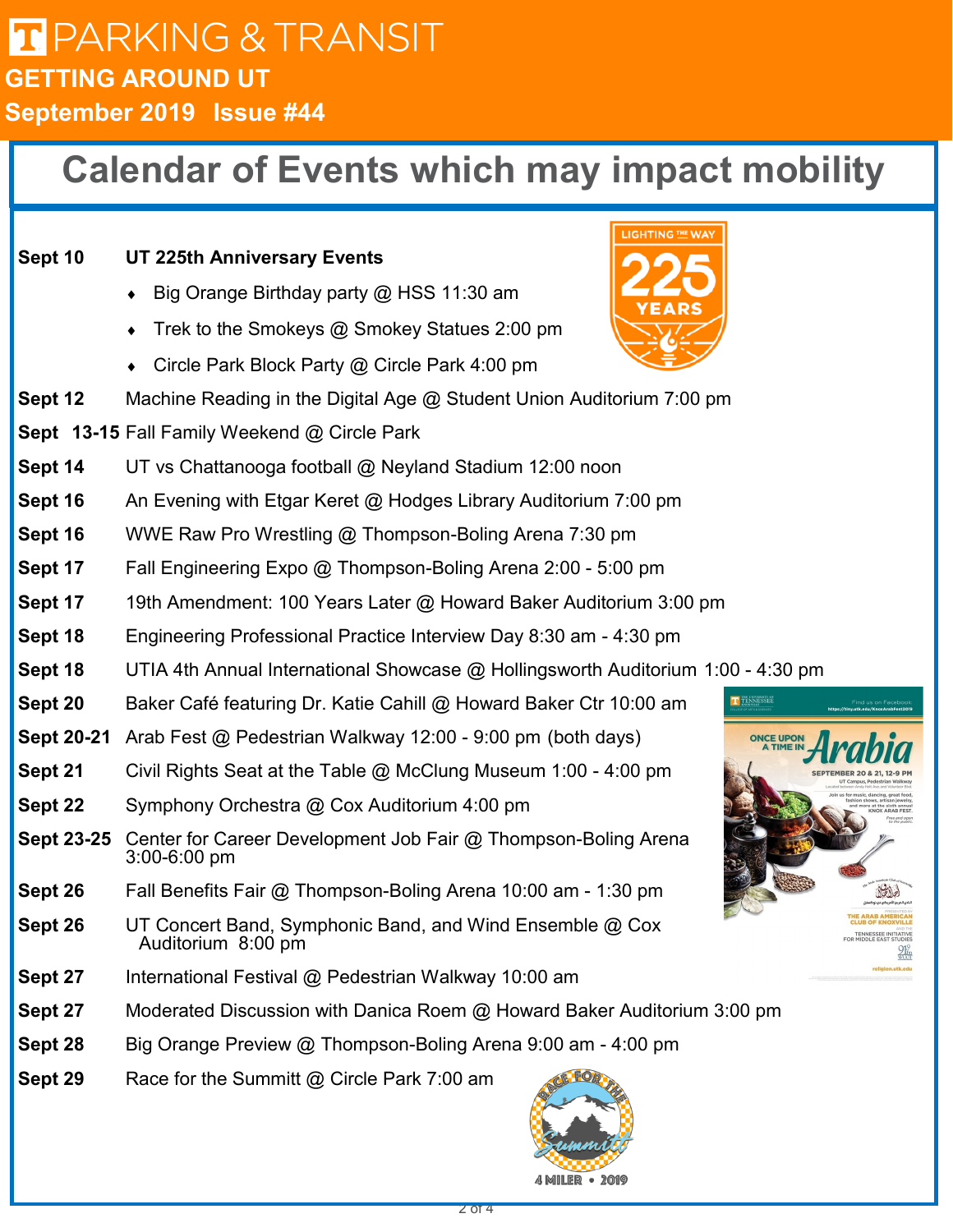# **Commuter Arrival Time = Where to Park**

| <b>BEFORE 8:00 AM</b>   | 8:00-10:00 AM         | <b>AFTER 10:00 AM</b>         |
|-------------------------|-----------------------|-------------------------------|
| <b>White Ave Garage</b> | G <sub>10</sub>       | C.7                           |
| 11th St Garage          | C <sub>6</sub>        | C1                            |
| G <sub>16</sub> Garage  | C <sub>18</sub>       | C22                           |
| C <sub>8</sub>          | <b>SC</b> Lot         | G17 Terrace Ave Garage        |
| C <sub>5</sub>          | C <sub>26</sub>       |                               |
| AG:CF                   | C <sub>3</sub>        | GF2, GF3, GF4***              |
| AG: C4                  | <b>Todd Helton Dr</b> | <b>Volunteer Blvd West***</b> |

Arriving Later? \*\*\* Parking available at GF2, GF3, GF4 (off Todd Helton behind Fraternity Houses) and Volunteer Blvd West.

Ag students: Park on Volunteer Blvd West between UT Dr and Cumberland Ave

Ride the T to class: https://ridethet.utk.edu



# **Commuter Parking (C)**

### **6 Garage options:**

- Neyland (G10) ALL levels 1900 spaces
- $\arrow$  Terrace Ave (G17) 988 spaces
- ◆ Admin off Lake Loudoun Blvd (G4) C5
- White Ave (G12) ONLY C areas
- $\triangleleft$  11th Street (G13) ONLY C areas
- Volunteer Blvd (G16) ONLY levels 1 and 2

#### **15 Surface options:**

- Lake Loudoun Blvd (C6 and 8)
- Todd Helton Dr (C1 and 22)
- Pat Head Summitt St (C10)
- **NEW** Todd Helton Dr (C10) from Pat Head Summit St to C1
- ◆ Church lot off Poplar St (C26)
- Cumberland Ave lot at Second Creek east of Min Kao (C18)
- Terrace Ave (C7)
- Ag Campus (C4 and CF)
- Visitor Center lowest level
- ◆ Andy Holt Ave (SC) (across from new West Campus Dining construction)
- **NEW** Volunteer Blvd West -UT Dr to Andy Holt Ave (SC1)
	- **NEW** Volunteer Blvd West -Andy Holt Ave to Cumberland Ave (SCN)